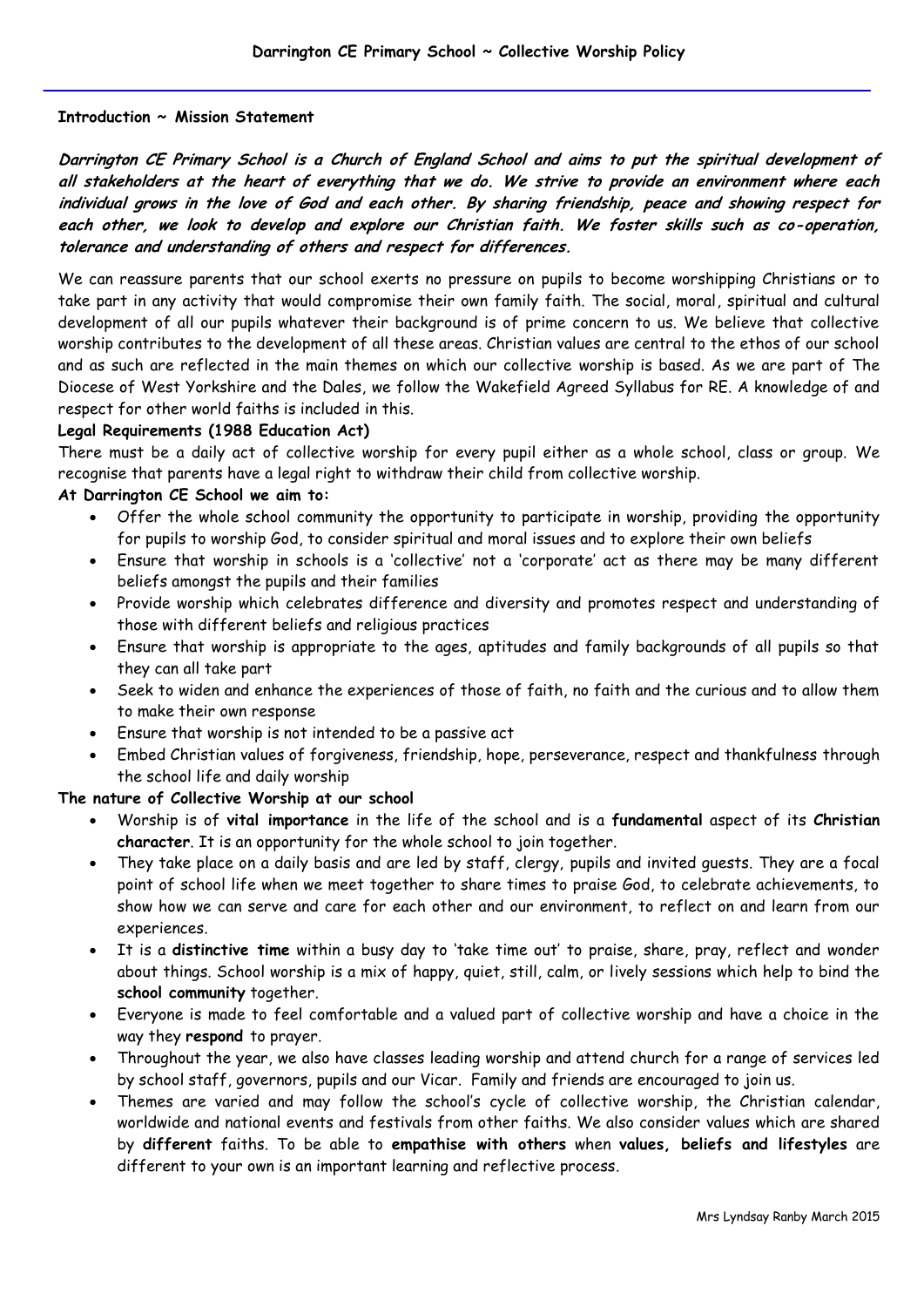# **Collective worship is planned and takes into account:**

- The three year cycle of interlinked themes, which compliments the elements of the religious education being taught in each year group via the Wakefield Agreed Syllabus for RE.
- The Church's season and planned services in Church.
- Christian Values and SEAL themes. SEAL encourages children to develop: self awareness, manage feelings, motivation, empathy and social skills.
- Opportunities for pupils to lead collective worship. Each term classes have the opportunity to lead and deliver whole school collective worship. The theme is left to the discretion of the staff and pupils and may be based on the current Christian Value, RE theme, global, national and local events or linked with the overall half termly topic.
- Opportunities for pupils to be praised and praise the achievements of others. A celebration assembly takes place on a Friday, which parents and friends are invited to take part in.This helps pupils to consider and celebrate their place in the community, recognise their own worth and that of others.

## **Sharing with stakeholders**

Staff and pupils are involved in the planning of collective worship and the half termly overview is displayed on staff and parent/ carer notice boards. Parents and governors are informed of the half termly Christian value through newsletters and the website. Parents, families and governors are encouraged to join for collective worship and services in church.

# **The delivery of collective worship**

- Collective worship takes place each morning. We have high expectations of good behaviour. The usual format of worship is to enter to music with the current Christian Value displayed with pictures to prompt thinking. This 'quiet space' is an important aspect of preparing for worship. Pupils sing a song of praise, listen to or take part in a story or play, leaders may make reference to the Bible; there will be a period of reflection followed by a prayer.
- We believe it is very important to phrase statements carefully, bearing in mind that we are taking part in collective rather than corporate worship. Leaders are encouraged to say "Christians believe" or "I believe" rather than "we all believe ".
- The prayer tree is often discussed leading up to prayer time to remind children of possible ways to start a prayer such as thank you, please, sorry.
- A candle is lit to acknowledge that this is a time of worship. Pupils are aware that the candle is used as a symbol of God's love surrounding us at this special time. Pupils are asked to get ready for a time of prayer by stilling themselves as others around may wish to use the quiet time to say their own prayers and we encourage all pupils to be respectful of this. Leaders may say a prayer and pupils are invited to join in with "Amen" if they agree with the prayer. We may also say The Lord's Prayer.
- The foundation governor is involved in the planning and delivery of collective worship. The vicar leads collective worship every Tuesday morning.

**The Darrington Collective Worship Committee (DCWC)** play an important part in the life of the school. The pupils express an interest and are then members are selected, representing each year group. Members play an active role and our foundation governor regularly meets with members, exploring a range of themes; planning and leading collective worship or church services, fundraising events, representing our school at the Feast and Fayre and communicating with our link school in Buhemba Primary School in Mara, Tanzania.

### **Role of DCWC**

- Assist the collective worship coordinator (Headteacher) in creating the themes and rota
- Suggest different styles and opportunities for worship
- Support the monitoring and evaluation of collective worship
- Be responsible for setting up the acts of worship
- Meet with the headteacher and foundation governor to make positive suggestions for the development of collective worship in the school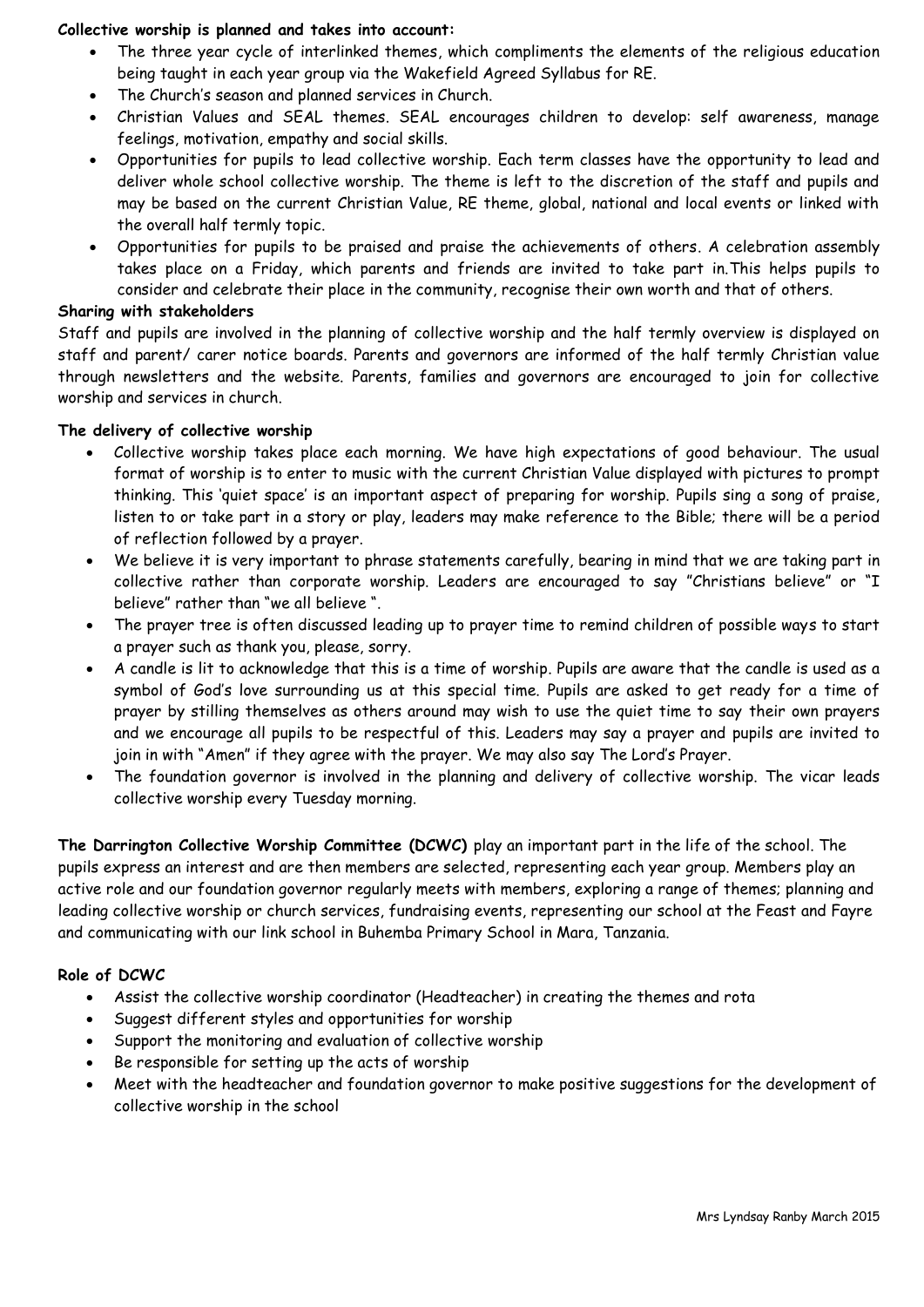# **Resources**

These are available in the hall  $\sim$ Laptop linked to the school network and projector with linked sound system. CD player & CDs Candles The Golden Book (Award Book) Prayer tree Other staff resources are available in the hall cupboard or headteacher's office

# **Monitoring and evaluation**

Staff play a part in this process by  $\sim$ 

- Conducting pupil questionnaires after significant events of Collective Worship
- Completing the Collective Worship evaluation log
- Checking that the practice matches our school mission statement and aims
- Classroom feedback from pupils
- Noting comments from parents and visitors about the quality of worship
- Monitoring pupils attitudes and behaviour throughout school and to each other

Our Collective Worship Committee has been appointed to review and share opinions and ideas of Collective Worship and how this has an impact on all learners. Our Foundation Governor alongside the RE subject leader organise and lead the committee.

**Equal opportunities** All pupils have equal opportunity to take part in Collective Worship and to benefit from the experience. It is therefore important that we use materials that are suitable for the full range of ages, abilities and interests of our pupils. Our worship is about sharing common concerns and responsibilities and developing positive attitudes and values. We affirm the Christian view that God loves all people equally and a knowledge of and respect for other world faiths are encouraged.

**Attendance and right of withdrawal** Parents/guardians have the legal right to withdraw their child from religious education and collective worship, provided they give written notification to the Headteacher so that alternative supervision arrangements can be made. Teachers may exercise their right to withdraw from leading or attending acts of collective worship but attending 'assemblies' is part of a teacher's contractual duty.

**Inclusion** The policy will be applied to all pupils. We welcome our general responsibilities under the Disability Equality Duty by promoting equal opportunities, eliminating discrimination and improving access to learning for disabled people. In order to comply with the requirements of the DDA 2006 we will make reasonable adjustments to ensure all stakeholders understand and can follow this policy. We will actively seek to remove any barriers to learning and participation that may hinder or exclude individuals or groups of pupils.

# **Safeguarding statement**

Child Protection Through their day-to-day contact with pupils and direct work with families, education staff have a crucial role to play in noticing indicators of possible abuse or neglect. Where it appears to a member of staff that a child may have been abused, the school is required, as part of local child protection procedures, to report their concerns to social services immediately. The Headteacher (and the Deputy Headteacher in her absence) is the designated teacher responsible for child protection. A parent governor is the designated governor responsible for child protection.

Data Protection Act 1998 School collects data in order to meet its statutory responsibilities for the provision of education to children in accordance with the requirements of the Education Act 1996 and The School Standards and Framework Act 1998. Some of this data will be shared with Wakefield Metropolitan District Council and may be shared with other agencies that are involved in the health and welfare of school children. Please be aware that personal data is also covered by the Data Protection Act 1998 whereby you as an individual may be liable if you disclose personal data inappropriately. Please see the school's Data Protection policy.

Safe recruitment and selection of staff. This school is committed to safeguarding and promoting the welfare of children and expects all staff and volunteers to share this commitment. All posts are exempt from the Rehabilitation of Offenders Act, therefore all convictions must be declared. Providing false information is an